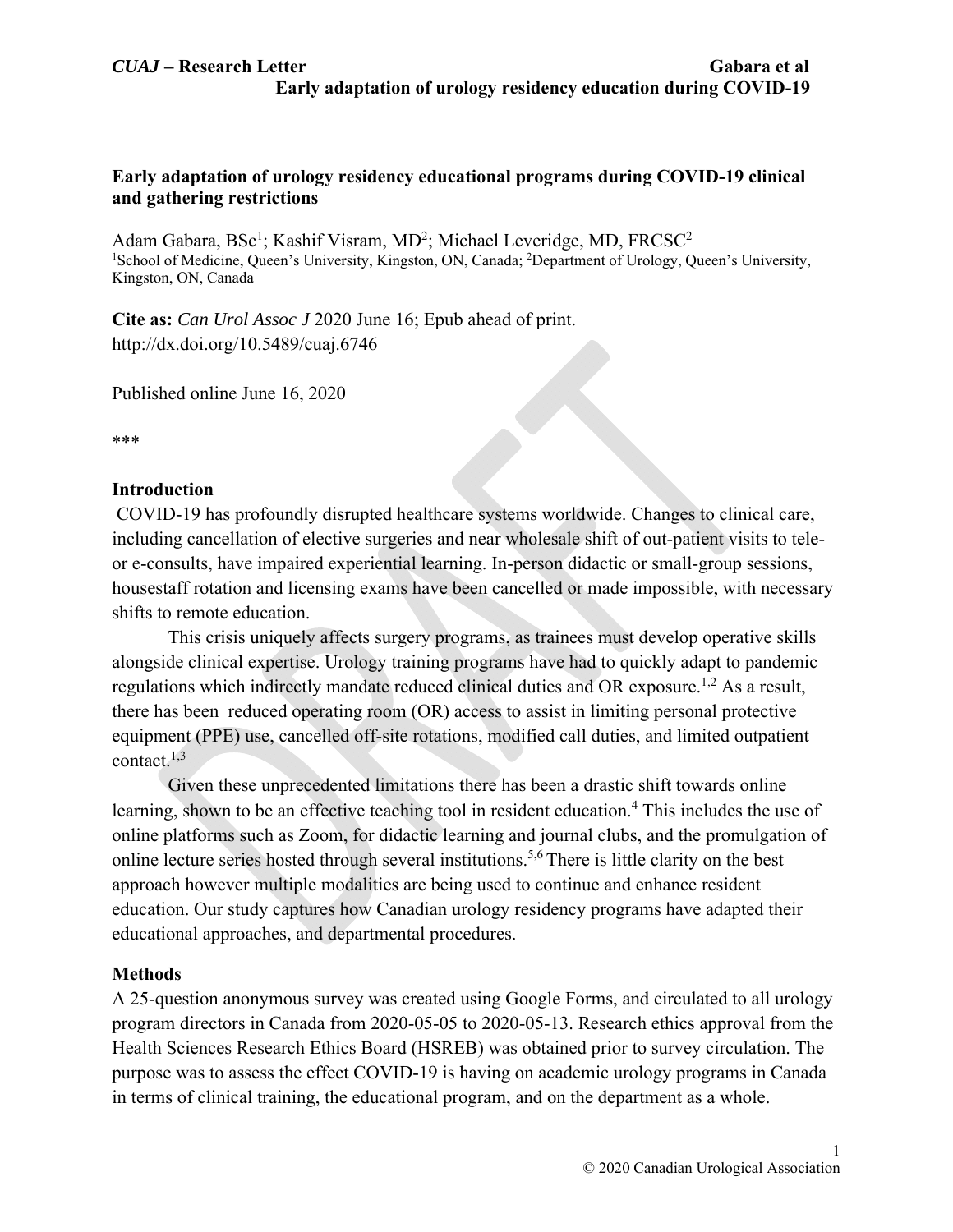Summary statistics of quantitative data and scales were performed, and free-text data was assessed qualitatively for themes.

# **Results**

The survey response rate was 76% (10/13 programs). Clinical duties for residents have changed drastically. 90% of residents have been put on a rotating schedule of presence in hospital to minimize exposure risk and 60% of resident yearly rotation schedules have been altered. Outpatient clinics have converted mainly to telephone or virtual visits in all programs; residents partake in selected visits (50%), have been excluded entirely (30%), or see a small number of patients in clinic or cystoscopy in select settings (10% and 10% respectively). Call schedule changes have been made in 90% of sites, to mitigate against resident exposure. Very few programs partially redeployed their residents (30%) and attending staff (20%) to the emergency department, ICU, or medical floors.

OR participation has decreased in 90% of programs, due to limitations on PPE use (60%), prioritization of senior resident access (20%) or as a function of resident scheduling changes (10%). Elective surgeries have been cancelled in all respondents' jurisdictions; no surgeries are broadcast online for residents.

Resident teaching has kept a similar topic structure in 70% of cases, where 30% of programs have added online lecture logs, peer teaching, or access to online lecture series in some cases. Online resources used for educational purposes have included programs such as Zoom, Microsoft Teams, PollEverywhere, and the UCSF COVID Lectures Series.<sup>7</sup> Journal clubs have moved online (70%) or been cancelled (30%). In 70% and 80% of sites, the competence committee and residency program committee respectively, have held special meetings; 70% feel the duration of the crisis will not impact competence-by-design program completion, though two programs note a shift to specifically focus on non-clinical entrustable professional activities.

# **Discussion**

Academic urology programs have adapted to the fluid conditions of COVID-19, working to maintain balance between resident and patient safety, whilst continuing resident education. Residents are unfortunately facing "double jeopardy" with decreased clinical and operative opportunities. The effects of the pandemic on future resident performance remains to be seen, but clearly COVID-19 has substantially decreased clinical experiences for an extended period of time.

Despite this, there has been a significant uptick in the use of digital teaching and clinical activity. eHealth has arisen rapidly to conduct outpatient clinics in all programs that responded, which may invite benefits in scheduling and clinic workflow, as well as decreased patient travel and exposure risk. Residents are gaining exposure to this new paradigm, which may pay dividends in the transition to independent practice.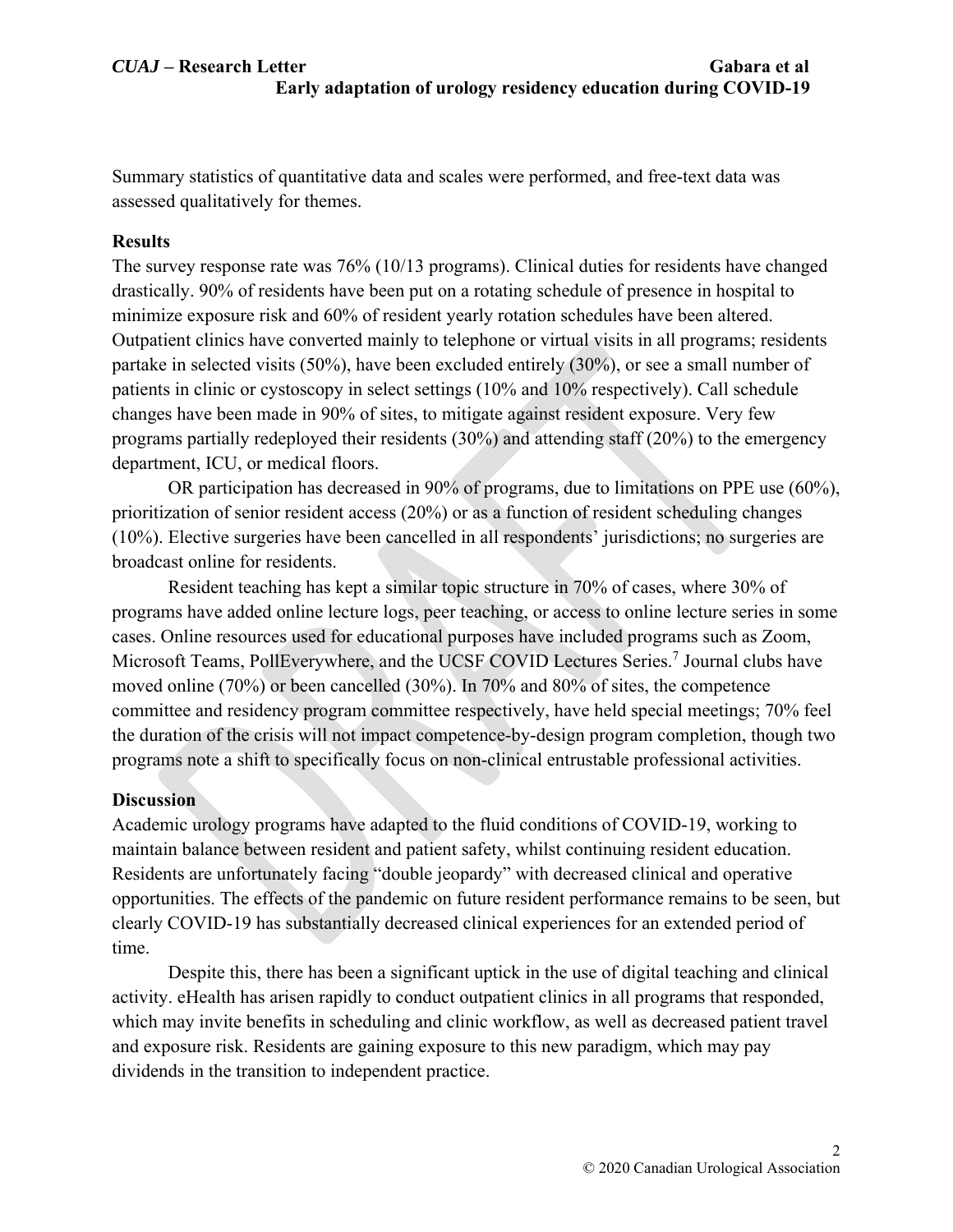# *CUAJ* **– Research Letter Gabara et al Early adaptation of urology residency education during COVID-19**

The observed massive shift to online resident education may incur losses in the delivery and interactivity of teaching sessions and examination practice, for example audio channels in online environments do not replicate organic in-person conversation, and the usual paper-based OSCE or mock examination processes are lost or attenuated. Several online lecture series such as the UCSF Covid Lecture Series and pediatric lectures have emerged, featuring urologic thought leaders; these are broadcast live to allow for participation and recorded for future reference and on-demand viewing.<sup>7,8</sup> These are being incorporated into some Canadian teaching programs, allowing opportunities for CPD certification as well.<sup>5,6</sup> Investment by and increasing experience of educators may see new or innovative teaching strategies arise.

This study was done as a survey, which presents with its own limitations. The scope is limited with mostly closed-ended questions, although free text options were available. The study is necessarily limited to cross-sectional snapshots regarding clinical and education changes, without prospective or outcomes-based analysis of resident performance. Adaptations made over the future course of the pandemic similarly cannot be measured. Three programs did not respond; reasons are not known but may reflect time constraints, loss of the survey request in a crowded email inbox, or due to the English-only distribution of the survey. Anonymous delivery and data acquisition prevented us from identifying the three programs.

Urologic education and training were torn asunder by the emergence of the COVID-19 crisis, and programs have adapted within their means very rapidly and with high concordance; no doubt we may hold on to some of these changes going forward both through necessity and the discovery of some benefit to residents. This pandemic challenges all residency programs, but surgical residents face the unique issue of experiential learning both in the OR and clinic, with unclear impact depending on the duration of restrictions.